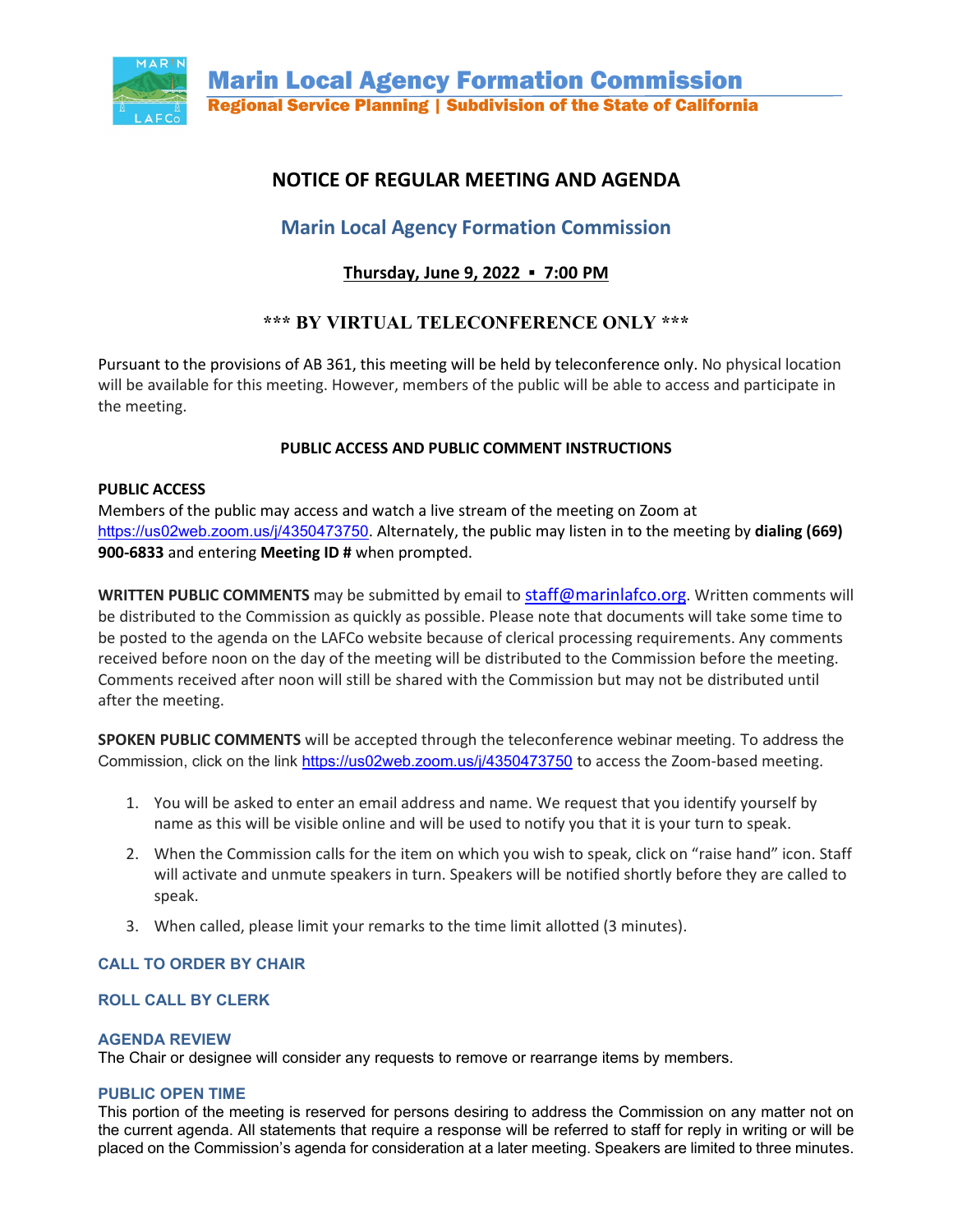#### **MARIN LAFCo** June 9, 2022 Regular Meeting Agenda Page **2** of **4**

### **CONSENT CALENDAR ITEMS (discussion and possible action)**

All items calendared as consent are considered ministerial or non-substantive and subject to a single motion approval. The Chair or designee will also consider requests from the Commission to pull an item for discussion.

- 1. Approval of Minutes for April 14, 2022 Regular Meeting
- 2. Commission Ratification of Payments from April 1, 2022, to May 31, 2022
- 3. Approval of Resolution 22-12 Allowing for Video and Teleconference Meetings during COVID-19 State of Emergency Under AB 361
- 4. Approval of Resolution 22-13 Determining Insufficient Protest for LAFCo File 1363 and Ordering the Change of Organization of CSA 18

### **PUBLIC HEARING**

- 5. Approval of Resolution 22-14, Annexation of 15 Stirrup Lane (APN 146-020-14) to Novato Sanitary District (LAFCo File #1365)
- 6. Approval of the West Marin Region Municipal Service Review
	- a) Approve Workplan from Report
	- b) Adopt Resolution 22-15, Approving Final Draft of the West Marin Municipal Service Review
	- c) Adopt Resolution 22-16, Reaffirming the Marin Resource Conservation District Sphere of Influence
	- d) Adopt Resolution 22-17, Reaffirming the Stinson Beach Fire Protection District Sphere of Influence
	- e) Adopt Resolution 22-18, Reaffirming the Stinson Beach County Water District Sphere of Influence
	- f) Adopt Resolution 22-19, Reaffirming the Bolinas Fire Protection District Sphere of Influence
	- g) Adopt Resolution 22-20, Reaffirming the Bolinas Community Public Utility District Sphere of Influence
	- h) Adopt Resolution 22-21, Reaffirming the Muir Beach Community Services District Sphere of Influence
	- i) Adopt Resolution 22-22, Amending the Tomales Village Community Services District Sphere of Influence
	- j) Adopt Resolution 22-23, Reaffirming the Inverness Public Utility District Sphere of Influence
	- k) Adopt Resolution 22-24, Reaffirming the County Service Area No, 33 Sphere of Influence
	- l) Adopt Resolution 22-25, Reaffirming the County Service Area No. 28 Sphere of Influence
- 7. Approval of Resolution 22-26, Annexation of 21 & 23 Church Street (APN 102-100-01) to Tomales Village Community Services District (LAFCo File #1366)
- 8. Adoption of Final Operating Budget for Fiscal Year 2022-23

### **BUSINESS ITEMS (discussion and possible action)**

Business Items involve administrative, budgetary, legislative or personnel matters and may or may not be subject to public hearings.

- 9. Discussion of 2022 LAFCo Workshop and Primer Materials
- 10. Approval of the Fifth Amendment to the Executive Officer Employment Agreement
- 11. Accept and File FYE 21 Audit
- 12. Discussion and Possible Approval of Recommendations from the Ad Hoc DUC Committee
- 13. Election of Chair and Vice Chair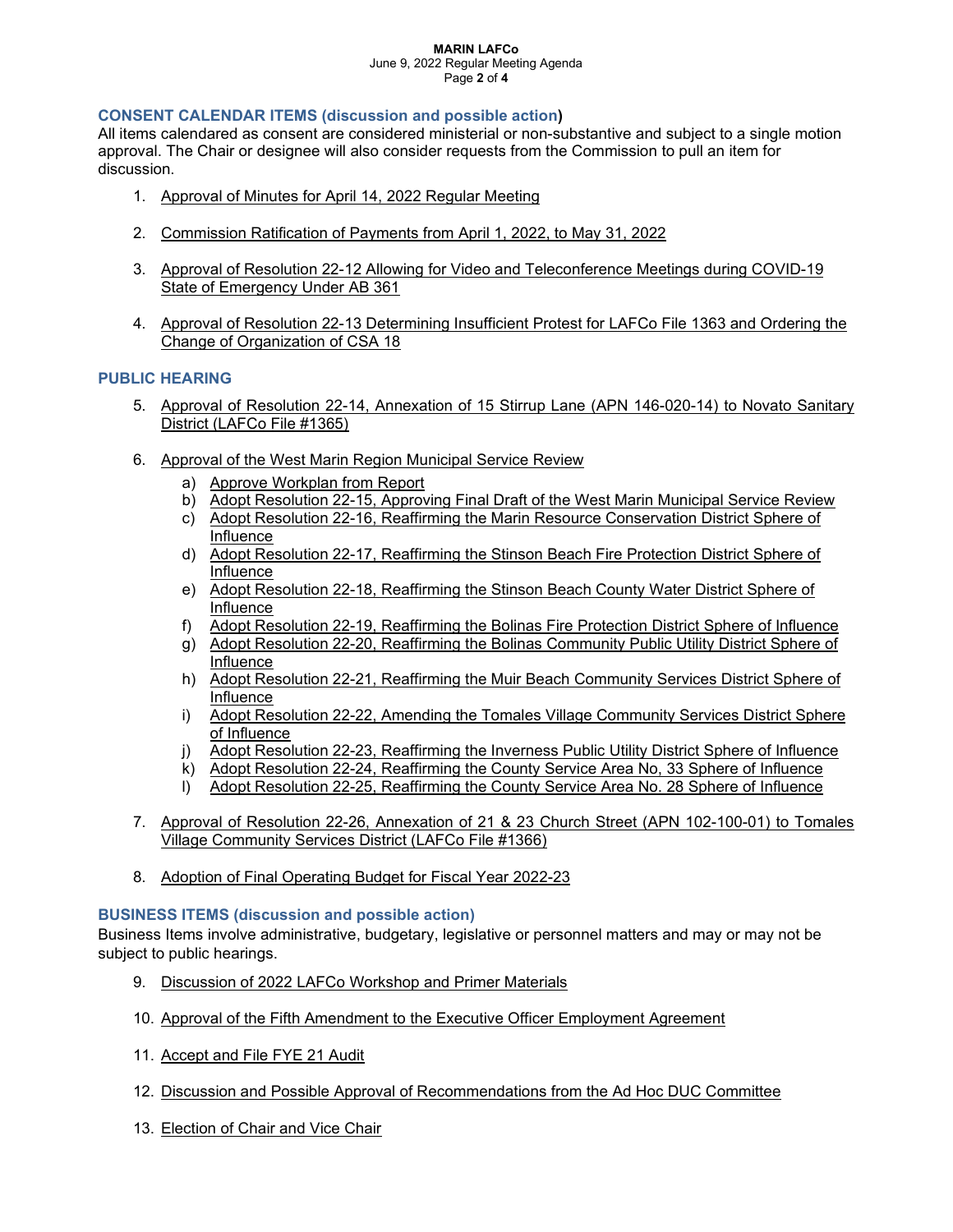#### **MARIN LAFCo** June 9, 2022 Regular Meeting Agenda Page **3** of **4**

## **EXECUTIVE OFFICER REPORT (verbal report only)**

- a) Budget Update FY 2021-22
- b) Current and Pending Proposals
- c) CALAFCO Update
- d) (Verbal Report) LAFCo Staff Update

### **ADJOURN TO CLOSED SESSION**

The Commission will adjourn to closed session regarding the following item:

**Public Employee Performance Evaluation Pursuant to Government Code Section 54957 Title: Executive Officer**

### **RETURN TO OPEN SESSION**

The Chair or designee will report out of closed session.

### **COMMISSIONER ANNOUNCEMENTS AND REQUESTS**

**ADJOURNMENT TO NEXT MEETING** August 11th, 2022 | 7:00 P.M.

Attest: Jason Fried Executive Officer